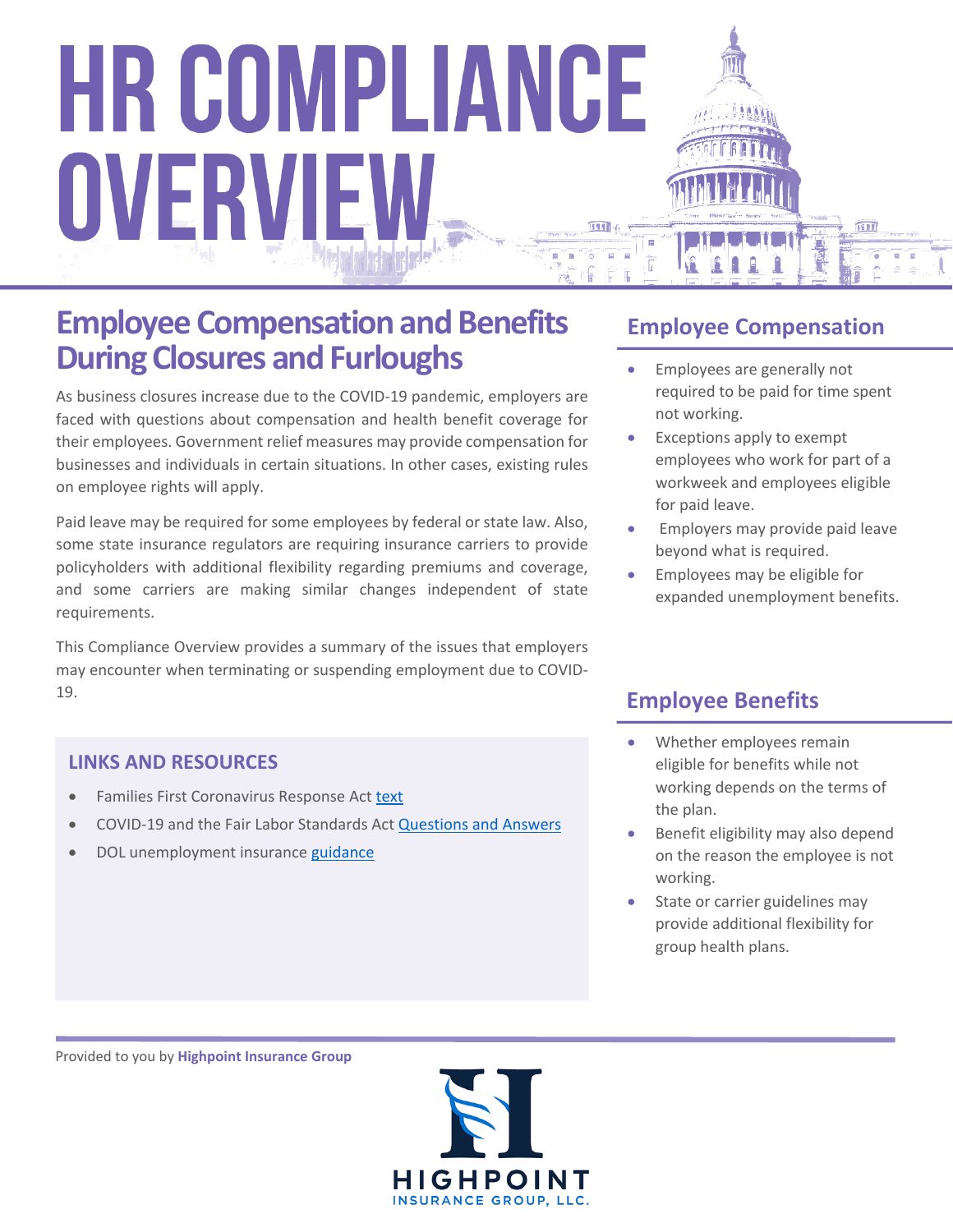#### **Furloughs**

A furlough is a way for employers to deal with a reduction of work. During a furlough, employees remain on the employer's payroll but their hours of work are reduced. Typically, employers establish furloughs by asking employees to work fewer hours or by asking them to take unpaid time off.

Employers should be careful when furloughing employees who are exempt from the Fair Labor Standards Act (FLSA). The FLSA requires that exempt employees receive their weekly salary regardless of the number of hours they work during the week. However, the FLSA does not require employers to compensate exempt employees for any week in which they do not perform any work, so employers may elect to furlough exempt employees by reducing their work a week at a time.

Whether employee benefits are provided during furloughs will depend on the terms of each plan. In many cases, employees must work a specific number of hours to remain eligible for benefits. However, in some cases, furloughs may be treated differently than other types of hours reductions. During the COVID-19 pandemic, some insurance carriers and state regulators are providing additional flexibility to help employers maintain coverage for employees on furlough.

#### **Layoffs**

Layoffs can be structured in several different ways. A layoff is typically a temporary separation from payroll. Most often layoffs take place when there is not enough work for employees to perform. Employers use layoffs, rather than terminations, because they believe the conditions leading to the reduction in work will change. Employers that use layoffs generally intend to recall employees who are laid off once enough work becomes available. However, layoffs can also be permanent.

As with furloughs, whether a laid-off employee remains eligible for any employee benefits will depend on the terms of each plan. If employment is terminated, eligibility will generally also be terminated, subject to any continuation coverage requirements. Employees may be able to collect unemployment benefits if they meet their state's eligibility requirements.

#### **Continued Health Care Coverage**

Employers may continue active group health care coverage for laid-off employees or furloughed employees if this is allowed by the terms of their health plan. For example, a health plan may indicate a minimum number of hours employees must work to be eligible for coverage and instructions for how to account for short-term leaves of absence, whether paid or unpaid.

Employers may have the option of amending their plan's terms and conditions if they do not allow for a continuation of benefit coverage. However, if applicable, employers should check with their third-party insurer or administrator before amending the terms and conditions of their health plans. Employers that expand coverage outside the terms and conditions of the plan without consent from the insurer (or stop loss carrier) face significant financial exposure.

In addition, during a layoff or furlough, employers may choose to pay the employee share of premiums, in full or in part. Employers that pay for employee premiums will need to comply with any applicable cafeteria plan rules and nondiscrimination requirements to ensure favorable tax treatment.

#### **COBRA and State Continuation Coverage**

During a layoff, and depending on the terms of the health plan, employees may have the right to maintain their health insurance coverage through the federal [Consolidated Omnibus Budget Reconciliation Act](https://www.dol.gov/general/topic/health-plans/cobra) (COBRA). Both termination of employment and a reduction in hours of service that causes a loss of eligibility for coverage are considered COBRA-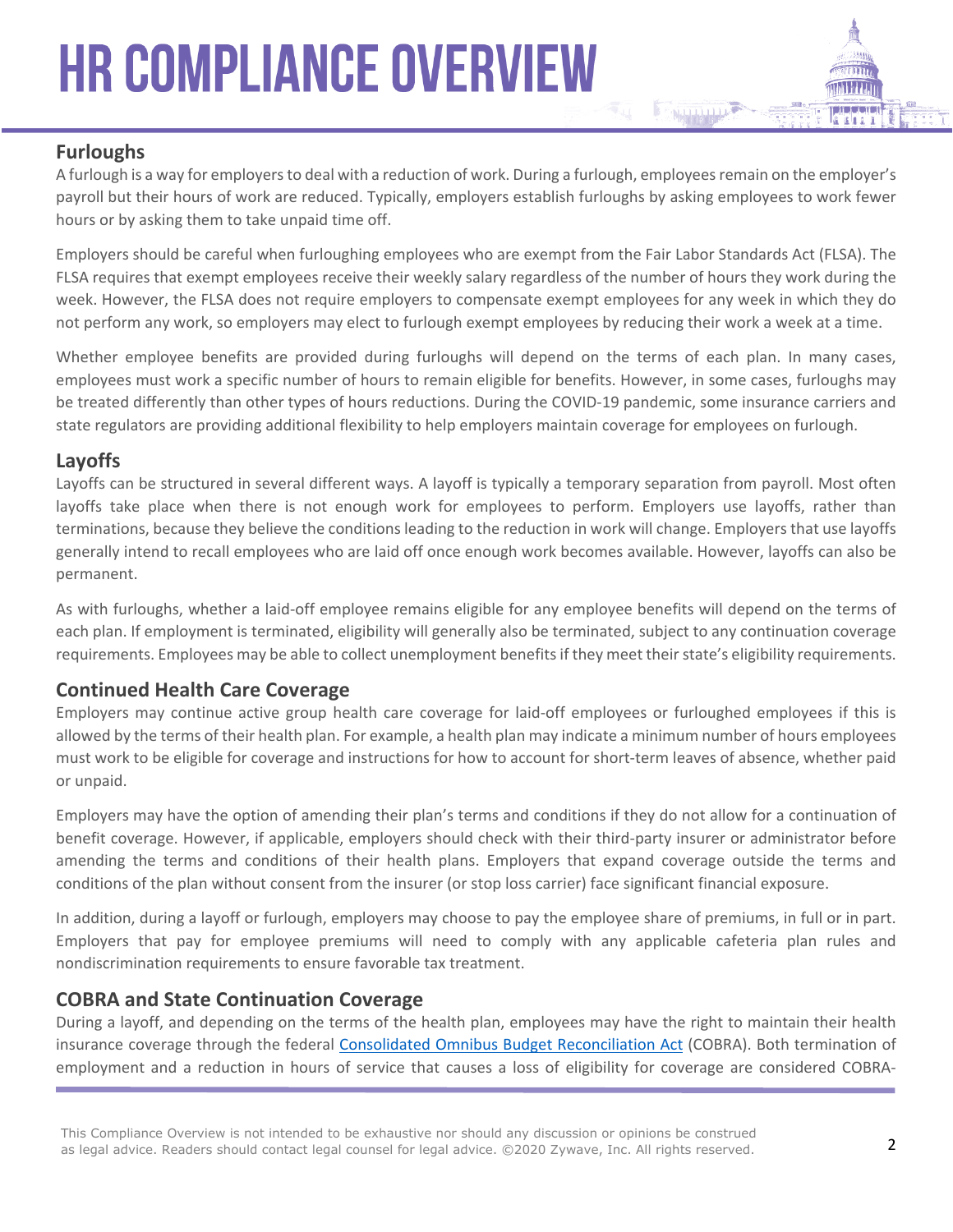qualifying events, that would entitle an employee (and any covered dependents) to elect up to 18 months of COBRA continuation coverage.

COBRA applies to employers with 20 or more employees, but many states have adopted similar versions of this law for employers with fewer employees. These state laws generally apply to insured group health plans.

Group health plans can require qualified beneficiaries to pay for COBRA continuation coverage, although plan sponsors can choose to provide continuation coverage at reduced or no cost. The maximum amount charged to qualified beneficiaries cannot exceed 102% of the cost to the plan for similarly situated individuals covered under the plan who have not incurred a qualifying event.

#### **Affordable Care Act (ACA) Employer Shared Responsibility Penalties**

Terminating group health coverage for a full-time employee during a layoff or furlough may trigger an employer shared responsibility penalty for applicable large employers (ALEs) if the employee is still considered to be employed by the employer. This is more likely to be an issue for ALEs that use the look-back measurement method. Individuals who are determined to be full-time employees for a stability period must be offered coverage for the entire stability period as long as they remain employed.

In addition, ALEs that elect to maintain coverage during a furlough or layoff must ensure that the coverage remains affordable, as defined by the ACA, to avoid penalties. Depending on the circumstances, this may require a continued or increased employer subsidy, whether on active or COBRA coverage.

#### **Wages under the FLSA**

In general, the FLSA applies only to hours actually worked. This means that employers are not required to compensate their employees for any hours they are not working, including layoffs and furloughs. However, as mentioned above, exempt salaried employees must be paid their full weekly salary, regardless of the number of hours they work each week.

In an effort to promote social distancing, federal and state governments have been encouraging individuals to work remotely as much as possible. An employer's responsibility to comply with FLSA and state wage and hour requirements does not change merely because an employee is working offsite.

However, employers should consider the following issues when instituting remote work practices:

- It may become easier for employees to work additional hours if they are working remotely. Employers will need to establish accurate time-keeping practices to ensure compliance with overtime wage payment requirements.
- Employees working on critical infrastructure may see an increased number of on-call hours of work. Employers should consider how theses situations impact their compensation structure.
- Employers should also ensure that employee break and meal times are respected as required by law. Accounting for meal and break periods is another reason to implement accurate time**-**keeping practices**.**

#### **The Families First Coronavirus Response Act (Families First Act)**

As part of [sweeping legislation](https://nam05.safelinks.protection.outlook.com/?url=https://www.congress.gov/116/bills/hr6201/BILLS-116hr6201eh.pdf&data=02%7C01%7Cerica.storm@zywave.com%7C459e233fc6934cded2b508d7cb812f4a%7Cbd0c095f5d664273a20964796ae91974%7C0%7C1%7C637201628024420928&sdata=HFlrBZfQwm7SpWa30q81dwGt7V3XB0EI4s/X9gbQrdQ=&reserved=0) signed into law by President Trump on March 18, 2020, two laws were enacted that provide workers with paid leave for reasons related to the coronavirus (COVID-19) pandemic. One of the new leave provisions, the "Emergency Family and Medical Leave Expansion Act," allows **12 weeks** of **partially compensated FMLA leave** to care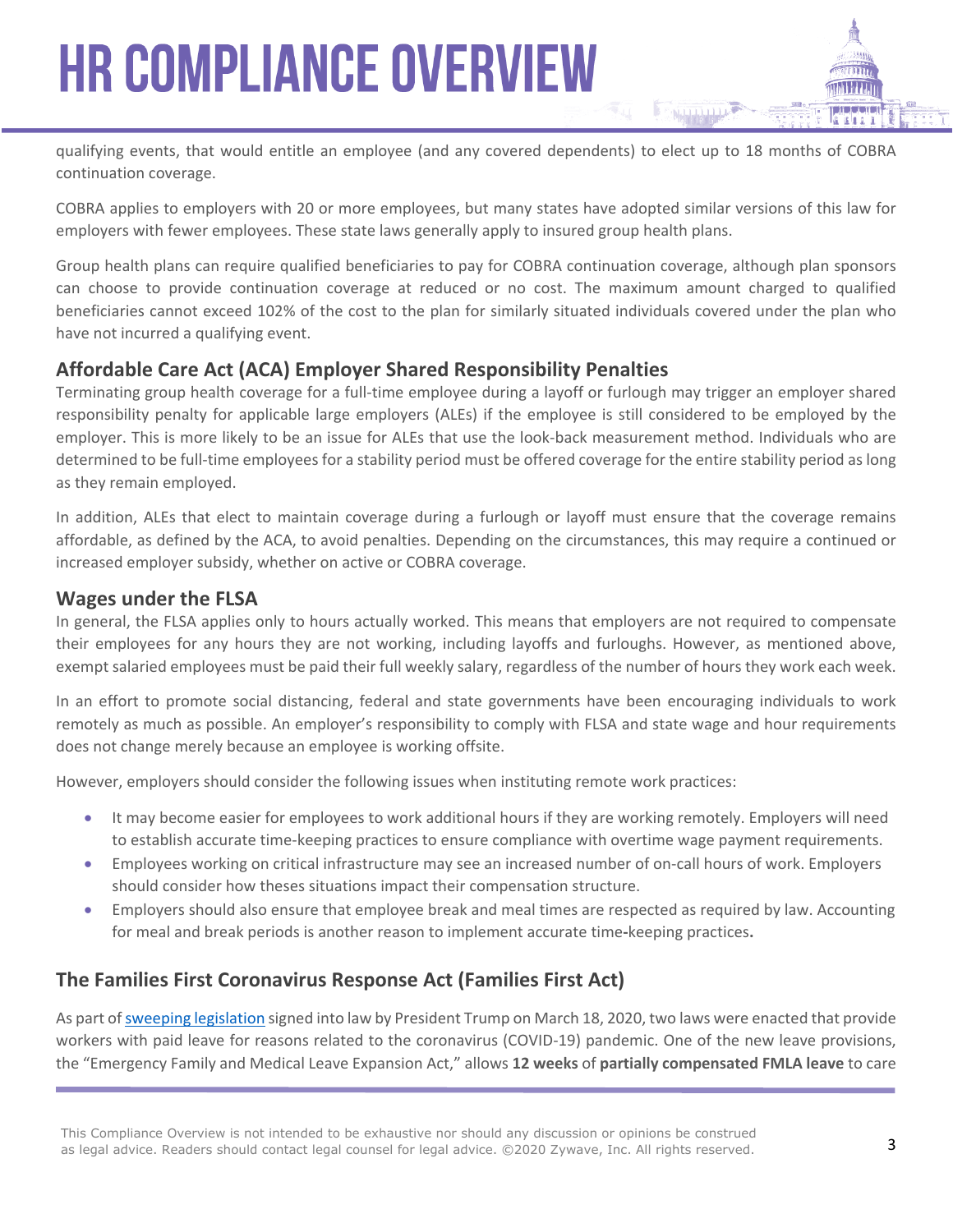for a child whose school or child care facility has been closed due to COVID-19. The leave applies only to workers who have been employed by their current employer for 30 days.

The other new law providing employee leave, the "Emergency Paid Sick Leave Act," requires employers to provide up to **80 hours** of **paid sick time** to employees in specified circumstances, including:

- $\triangledown$  A quarantine or isolation order for the employee or someone the employee is caring for, or medical advice to selfquarantine;
- When the employee has symptoms of COVID-19; or
- $\blacksquare$  The closure of the employee's child's school or child care facility.

Employers with 500 employees or more are **exempt** from the laws, and employers may exclude employees who are **health care providers** and **emergency responders**. The legislation also allows for future regulations exempting businesses with **fewer than 50 employees** from providing leave for child care reasons if the leave would jeopardize the viability of the business. The new employee leave mandates take effect on April 1, 2020, and expire on Dec. 31, 2020.

#### **Unemployment Compensation**

Employers that continue health coverage for laid-off or furloughed employees do not automatically jeopardize their employee's eligibility for unemployment benefits.

The Families First Act encourages states to waive limitations on UI benefits (such as waiting weeks and work-search requirements) for COVID-19-related claims. The Act also provides federal funds to help states pay for increased UI claims caused by the outbreak. Specifically, the U.S. Department of Labor has indicated that states may allow for UI benefits where:

- An employer temporarily ceases operations to prevent employees from coming to work due to COVID-19;
- An individual is quarantined with the expectation of returning to work after the quarantine is over; and
- An individual leaves employment due to a risk of exposure or infection, or to care for a family member affected by COVID-19.

The DOL has also clarified that an employee is not required to quit in order to receive benefits due to COVID-19.

While each state administers a separate unemployment insurance program, all states follow the same guidelines established by federal law. Employees are encouraged to contact their state's unemployment insurance program for questions regarding eligibility and benefits during these unprecedented times.

#### **Mass Layoffs**

Mass layoffs take place when plants or businesses shut down and multiple employees are laid off at the same time. The federal [Worker Adjustment and Retraining Notification \(WARN\) Act](https://www.doleta.gov/layoff/warn/) requires employers with 100 or more employees to provide at least 60 days' advance written notice of any plant closing or mass layoff that affects 50 or more employees at a single site of employment.

Given the rapidly changing nature of the COVID-19 pandemic and its effect on businesses, relief from the advance notice requirements may be available. It may not be possible for employers to satisfy the required notice period when businesses must be shut down unexpectedly.